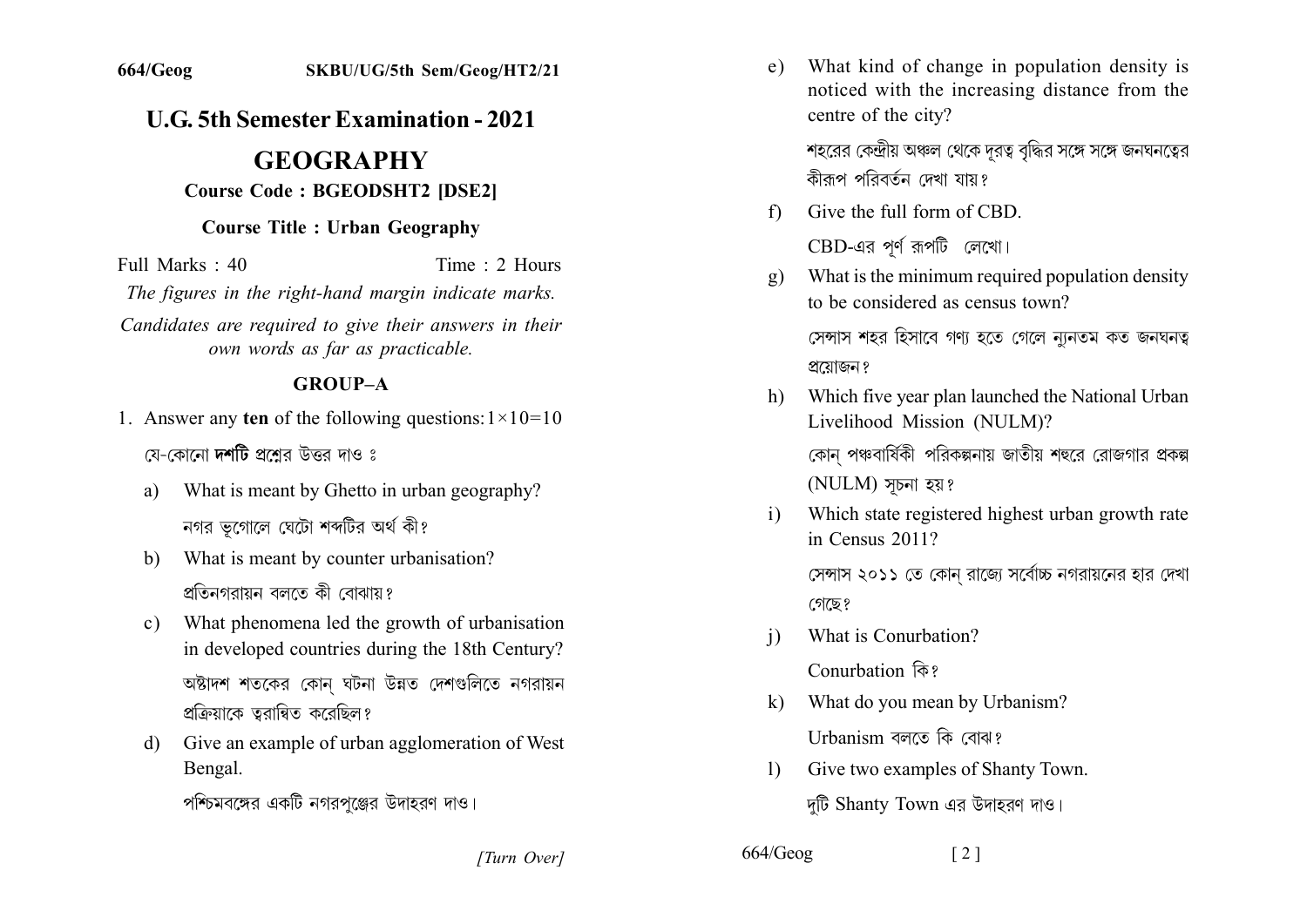- What is the full form of CBIL  $m$ ) CBII এর পূর্ণ রূপ দাও।
- What is an Isoikete?  $n)$ Isoikete कि?
- Define Satellite Town.  $\Omega$ Satellite Town এর সংজ্ঞা লেখো।

#### **GROUP-B**

- 2. Answer any five quetions :  $2 \times 5 = 10$ য়ে-কোনো **পাঁচটি** প্রশ্নের উত্তর দাও ঃ
	- What do you understand by Urban Infrastructure? a) নগর পরিকাঠামো বলতে তুমি কী বোঝ?
	- Define 'Urban Fringe'.  $\mathbf{b}$ 'শহরের উপকন্ঠ' এর সংজ্ঞা দাও।
	- Mention two major impacts of hyper urbanisation.  $c)$ অতি নগরায়নের দটি মল প্রভাবের উল্লেখ কর।
	- What is the process of Gentrification? d) Gentrification এর প্রক্রিয়া বলতে কী বোঝায়?
	- What is 'smart city'?  $e)$ স্মার্ট সিটি বলতে কী বোঝায়?
	- What is meant by Room Density?  $f$ Room Density বলতে কি বোঝো?
	- What is an Industrial Corridor? Give an Indian ex- $\mathbf{g}$ ) ample.

 $\begin{bmatrix} 3 \end{bmatrix}$ 

- Industrial Corridor কি? একটি ভারতীয় উদাহরণ দাও।
- 664/Geog

What is an Isotrophic Surface? h) Isotrophic Surface कि?

### **GROUP-C**

- 3. Answer any two of the following questions:  $5 \times 2 = 10$ যে-কোনো **দটি** প্রশ্নের উত্তর দাও ঃ
	- Briefly discuss about the stages of urban growth.  $a)$ শহর বদ্ধির পর্যায়গুলির সংক্ষেপে ব্যাখ্যা দাও।
	- Mention the characteristics of Central Business  $h)$ District with suitable examples.

সনির্দিষ্ট উদাহরণ সহযোগে কেন্দ্রীয় বাণিজ্য এলাকার বৈশিষ্ট্যগুলি উল্লেখ কর।

Briefly discuss the ecological processes of urban  $c)$ growth.

শহরের বৃদ্ধির পরিবেশগত প্রক্রিয়াণ্ডলি সংক্ষেপে আলোচনা কর।

#### **GROUP-D**

4. Answer any one question:  $10 \times 1 = 10$ 

য়ে-কোনো **একটি** প্রশ্নের উত্তর দাও ঃ

What do you understand by the term 'Urban a) hierarchy'? Describe the central place theory with criticism.  $2 + 8$ 

 $\lceil 4 \rceil$ 

'শহরের ক্রমবিন্যাস' বলতে কী বোঝ? কেন্দ্রীয় স্থান তত্তুটির সমালোচনা সহ ব্যাখ্যা দাও।

664/Geog